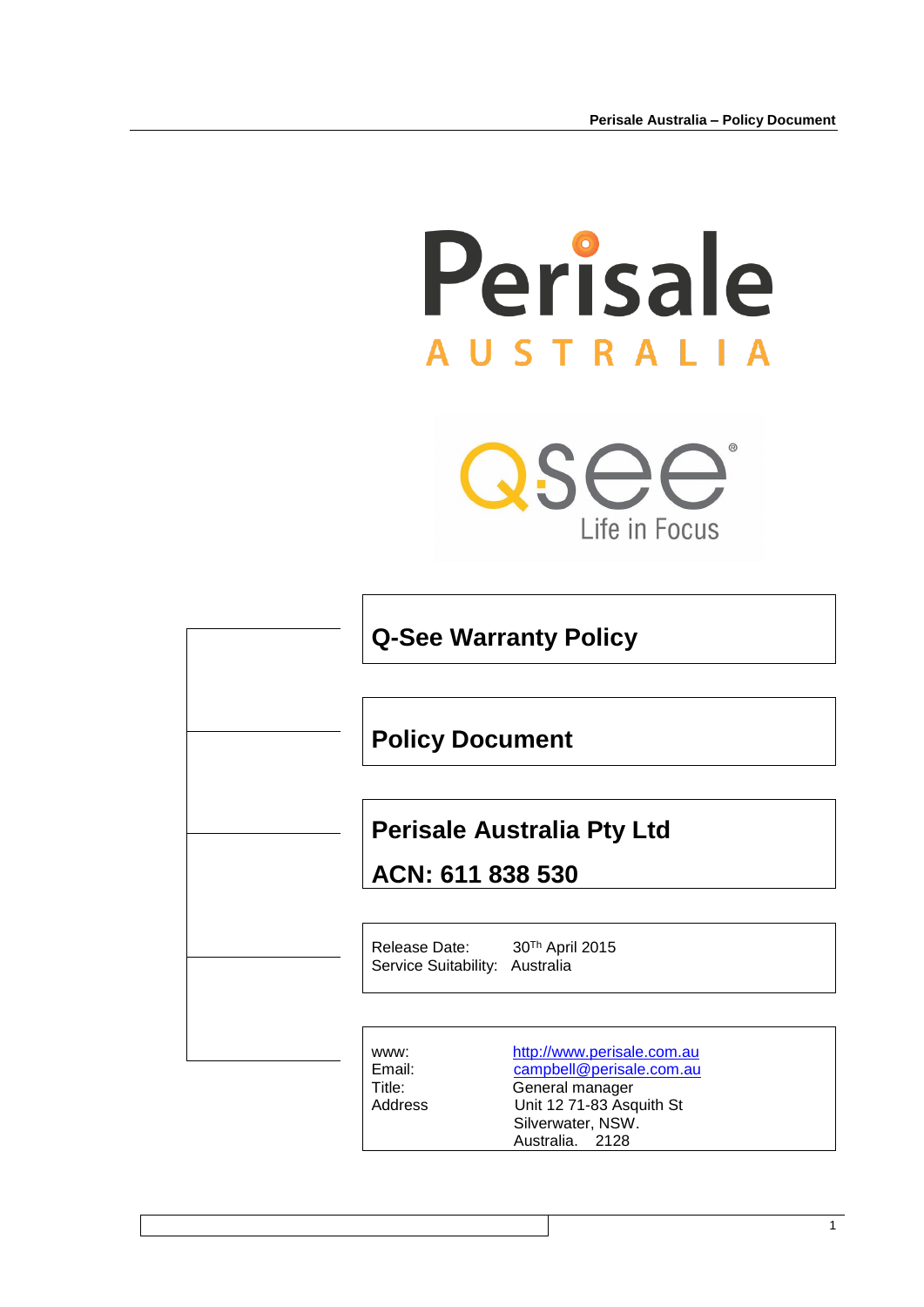## **Introduction**

This is a warranty policy document for use with the purchase of Q-See CCTV and related security products in Australia.

This warranty policy covers items manufactured by Q-See International Limited (Hong Kong) to end consumers through major Australian retailers with part codes that end in -AU and for all Q-See items supplied direct from Perisale Australia, Authorized Perisale Australia sub-distributors, resellers and the perisale.com.au/shop and q-see.com.au/shop web stores.

## **1.1 Purpose of document**

The purpose of this document is to provide guidance to end purchasers of Q-See products in Australia. (The Purchasers)

## **1.2 Distribution**

This document is for public distribution.

## **1.3 Document Owner and Contact Details**

Please use the following for all communications regarding this document:

| www:     | http://www.perisale.com.au                                       |
|----------|------------------------------------------------------------------|
| Email    | campbell@perisale.com.au                                         |
| Title:   | General manager                                                  |
| Address: | Unit 12 71-83 Asquith St<br>Silverwater, NSW.<br>Australia. 2128 |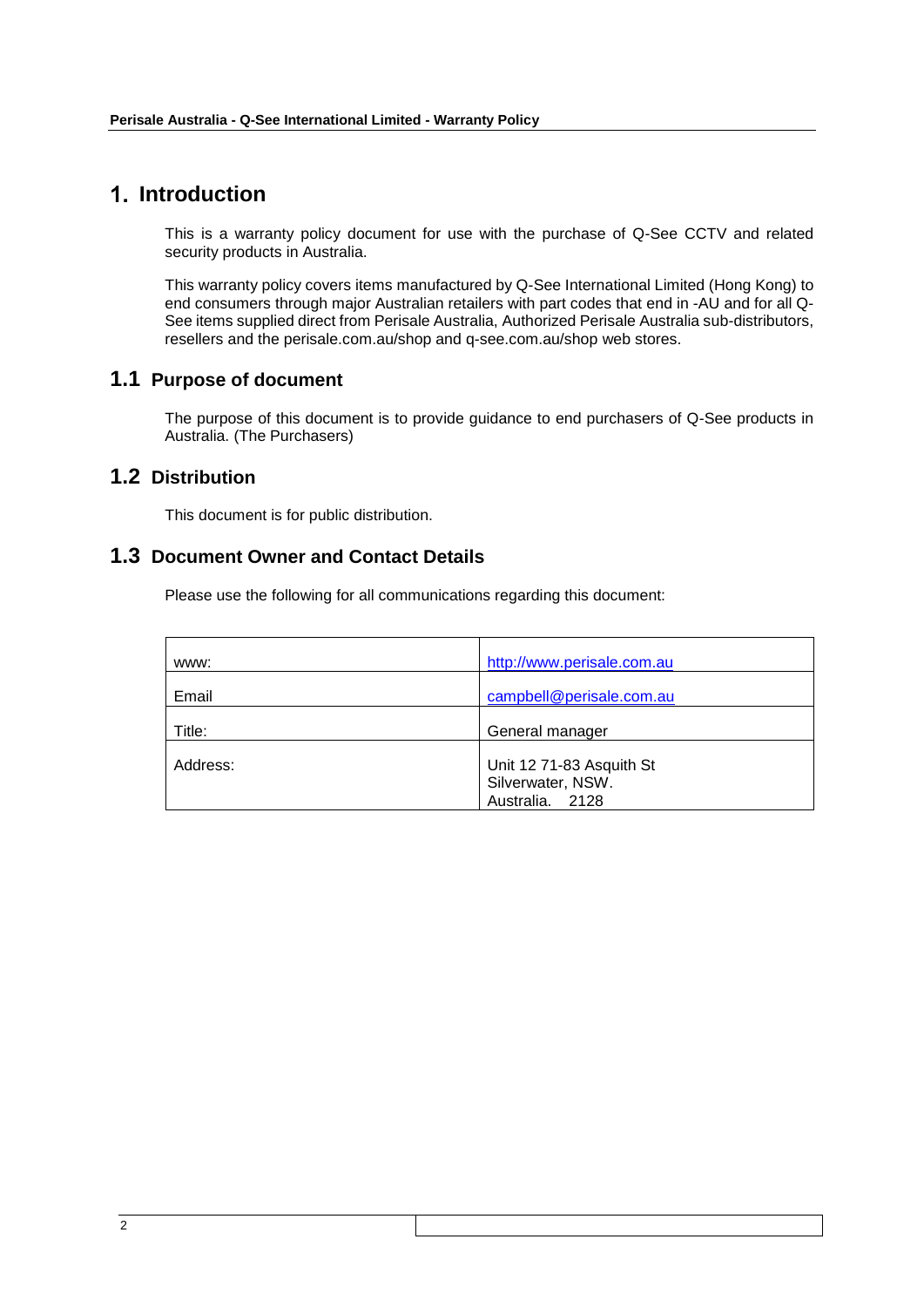## **The Warranty Policy**

## **2.1 In General**

In general Perisale Australia Pty Ltd ("Perisale") ACN 611 838 530 of URL https://www.perisale.com.au and https://perisale.com.au is the authorised Australian Distributor for Q-See International Limited (Q-See) of Kawloon Hong Kong ( www.q-see.com.hk ) Q-See is a manufacturer of CCTV and related security products.

As the Australian Distributor Perisale will provide access to the Q-See warranty services on behalf of Q-See in Australia for items purchased from authorised Australian retail outlets, subdistributors agents and resellers by end consumers (the Purchaser)

Items covered under this warranty have the product codes (printed on each item) that end with -AU suffixes or have been purchased direct from Perisale or an authorised Australian agent or retailer.

Items purchased from outside of Australia that do not have a -AU suffix in the part code are not covered by this warranty policy.

## **2.2 Privacy Policy**

Our privacy policy, which sets out how we will use your information, can be found in our Privacy Policy document also published on the Perisale Website.

The policy is available from: https://www.perisale.com.au/wp-content/uploads/Perisale-Privacy-Notice-v.1.0.pdf

## **2.3 Shipping**

We reserve the right to ship products by road, air or sea shipping at our discretion. Shipping and handling charges to Perisale are the responsibility of the purchaser. Return shipping will be provided by standard Australian Post facility uninsured with shipping and handling charges borne by Perisale Australia. Any loss through the Australia Post network of returned uninsured goods will be borne by the purchaser. The purchaser may request an insured return service with a courier or Australia Post for additional cost to be borne by the purchaser or the purchaser may arrange pickup. Any shipping estimates for faster and or insured return will be provided before any shipping occurs. The option to add faster return and or insurance is at the discretion of the purchaser.

Onward shipping charges where necessary for specialist items such as high value Video Surveillance Servers, Network Video Recorders or end of life products to and from Q-See Hong Kong are the responsibility of the purchaser.

## **2.4 Claims**

Claims for the loss or for visible or hidden damage in shipment are the responsibility of the purchaser and must be made to the freight carrier immediately. You must ask for a prompt and thorough inspection by the carrier to ensure that claims are approved. We will provide any assistance required in claim processing. CLAIMS FOR SHORTAGES MUST BE MADE TO US WITHIN FIVE (5) WORKING DAYS OF RECEIPT OF SHIPMENT.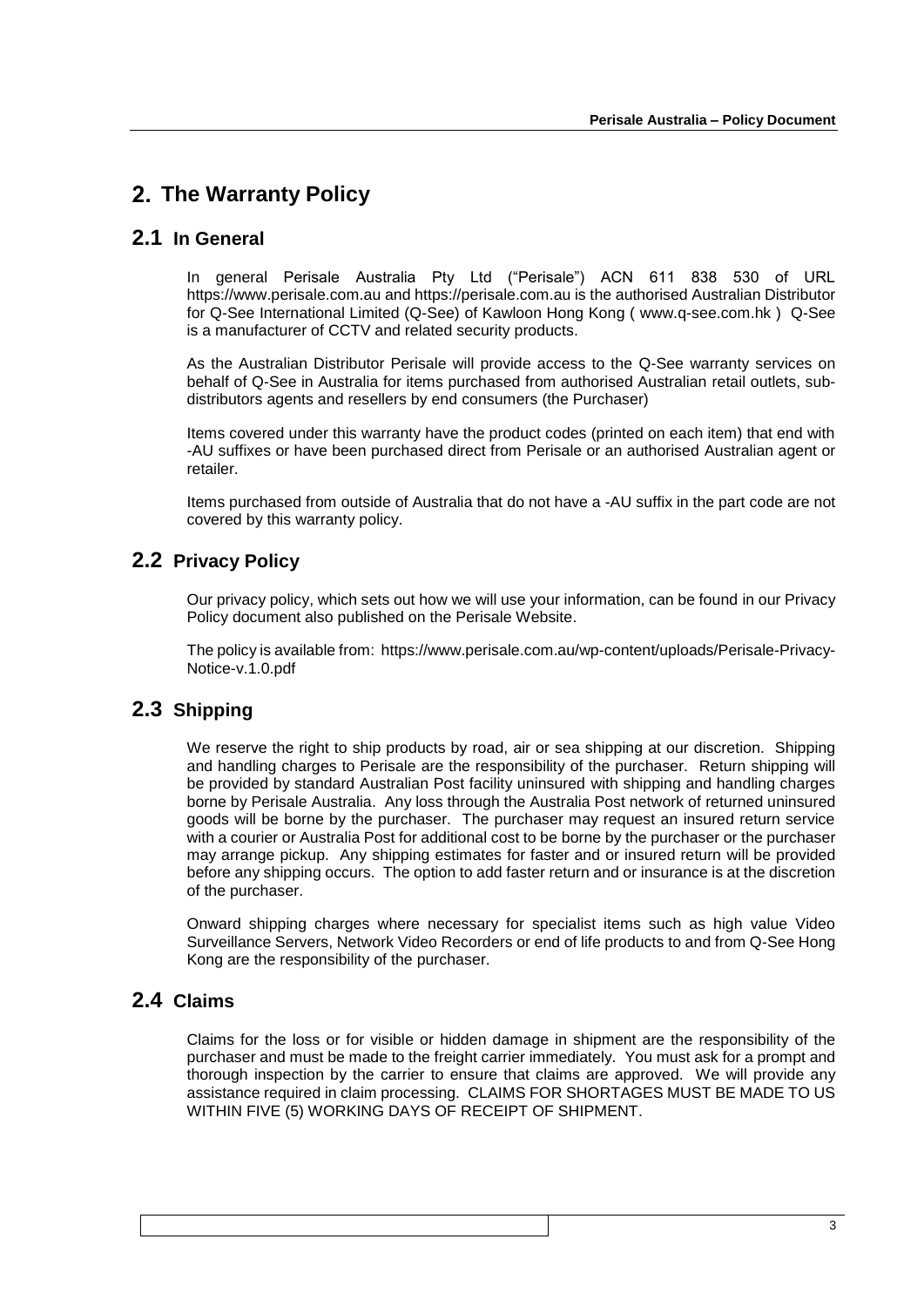## **2.5 Warranty**

WE WARRANT ON BEHALF OF Q-SEE THAT EACH Q-SEE HARDWARE PRODUCT THAT YOU PURCHASE IS FREE FROM DEFECTS IN MATERIALS AND WORKMANSHIP UNDER NORMAL USE DURING THE WARRANTY PERIOD. THE WARRANTY PERIOD FOR THE PRODUCT STARTS ON THE ORIGINAL DATE OF PURCHASE AS SHOWN ON YOUR SALES RECEIPT OR INVOICE OR AS MAY BE OTHERWISE SPECIFIED BY PERISALE AND Q-SEE.

STANDARD WARRANTY ON PRODUCTS IS VALID FOR ONE YEAR AND IS OFFERED THROUGH PLACE OF PURCHASE OR DIRECT FROM Q-SEE AND PERISALE AUSTRALIA.

EXTENDED WARRANTY ON ALL PRODUCTS IS VALID FOR TWO YEARS FOR ALL PURCHASES REGISTERED ON HTTP://WWW.Q-SEE.COM.AU/REGISTER. EXTENDED WARRANTY IS OFFERED DIRECT FROM Q-SEE AND PERISALE AUSTRALIA AND CAN NOT BE CLAIMED THROUGH PLACE OF PURCHASE IN THE SECOND YEAR.

THIS WARRANTY IS YOUR EXCLUSIVE WARRANTY AND REPLACES ALL OTHER WARRANTIES OR CONDITIONS, EXPRESS OR IMPLIED, INCLUDING, BUT NOT LIMITED TO, ANY IMPLIED WARRANTIES OR CONDITIONS OF MERCHANTABILITY OR FITNESS FOR A PARTICULAR PURPOSE. AS SOME STATES OR JURISDICTIONS DO NOT ALLOW THE EXCLUSION OF EXPRESS OR IMPLIED WARRANTIES, THE ABOVE EXCLUSION MAY NOT APPLY TO YOU. IN THAT EVENT, SUCH WARRANTIES APPLY ONLY TO THE EXTENT AND FOR SUCH DURATION AS REQUIRED BY LAW AND ARE LIMITED IN DURATION TO THE WARRANTY PERIOD. AS SOME STATES OR JURISDICTIONS DO NOT ALLOW LIMITATIONS ON THE DURATION OF AN IMPLIED WARRANTY. THE ABOVE LIMITATION ON DURATION MAY NOT APPLY TO YOU.

WE ASSUME NO LIABILITY FOR INCIDENTAL, INDIRECT, OR CONSEQUENTIAL DAMAGES FOR LOSES RESULTING FROM THE USE OF OUR PRODUCTS OR ANY BREACH OF WARRANTY. MERCHANDISE THAT HAS BEEN REPLACED DURING THE WARRANTY PERIOD DOES NOT EXTEND THE WARRANTY PERIOD PAST THE ORIGINAL PERIOD. IF A PRODUCT FAILS OUTSIDE OF THE WARRANTY PERIOD, CONTACT PERISALE FOR INFORMATION ON REPAIR PROCEDURES AND COST. ANY PRODUCT SENT IN FOR REPAIR WILL BE THOROUGHLY TESTED PRIOR TO REPAIR. ALL SHIPPING CHARGES FOR EQUIPMENT TO AND FROM PERISALE US ARE THE RESPONSIBILITY OF THE PURCHASER.

PHYSICAL DAMAGE TO AN ITEM WILL VOID WARRANTY

BROKEN WARRANTY SEALS ON AN ITEM WILL VOID WARRANTY

## **2.6 Faulty Item Return**

Items believed to be in non-working condition when received as new are classified as DOA (dead on arrival). DOA products may be returned for replacement or refund within 30 days of the date purchased to the place of purchase.

For direct warranty service during the standard and extended warranty period please call Perisale on 02 9748 8899 or email support@perisale.com.au before returning any item. Many problems and compatibility issues can be resolved with a phone call. Any items returned to us must be accompanied by a Return Merchandise Authorization (RMA) number from our RMA department. The RMA department is open from 9am to 5pm AEST. Items returned under an RMA must be shipped prepaid with the original box and packing material. Kits must be returned in their entirety. No partial returns will be accepted. The RMA number must be clearly marked on the outside of the box and a copy of the original invoice and description of the problem must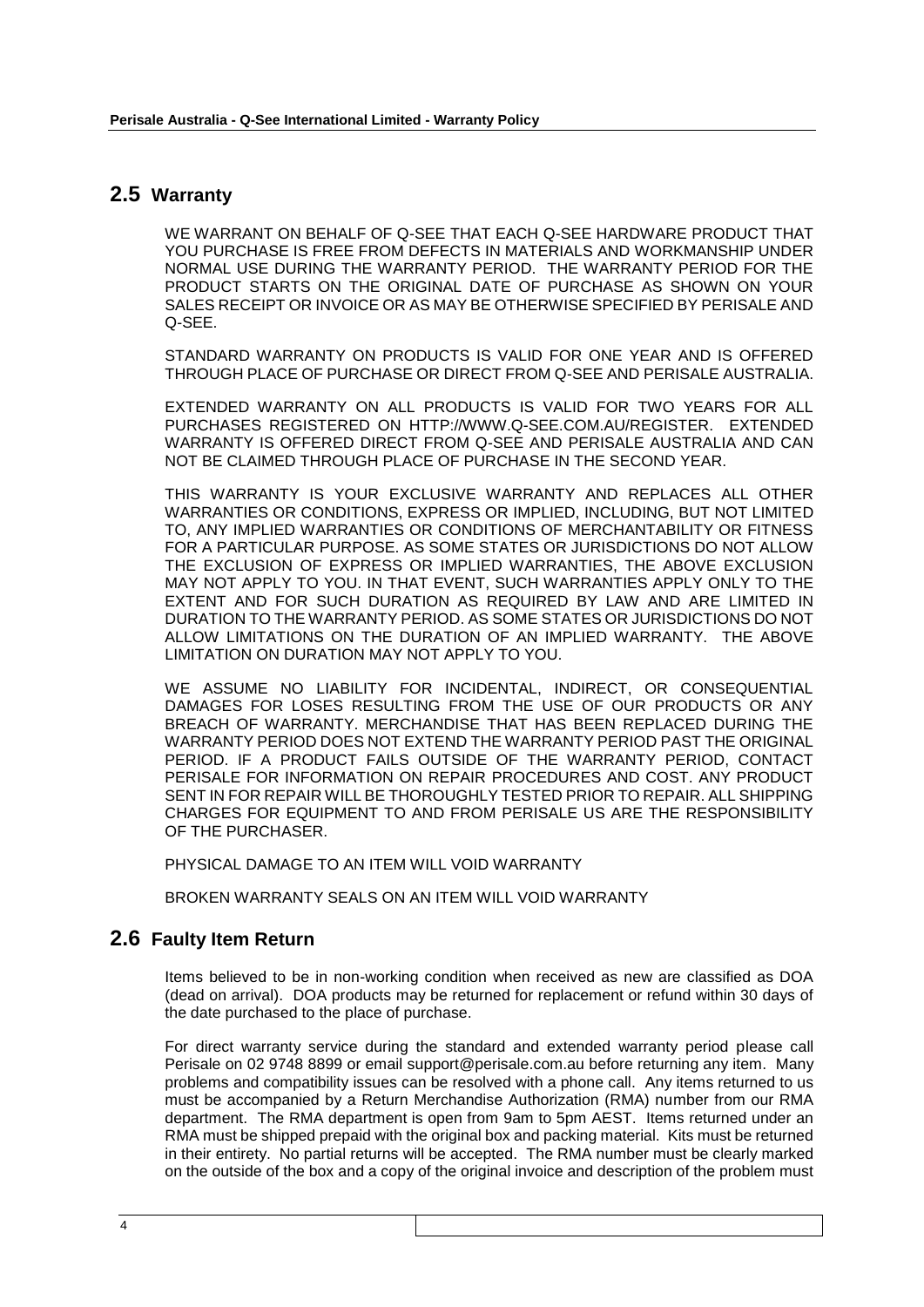be enclosed. RMA material must be received within 30 days of the date of the RMA was issued. Improperly packed items will be returned and the warranty will be un serviced. Replacement material cannot be shipped until the returned material has been received and tested. Freight, shipping and custom charges are not refundable. Software with broken seals and optical media are not returnable.

#### **2.7 Return Merchandise Turnaround**

We reserve the right to test returned products and determine the items status. Most RMA's are replaced between 3 and 5 working days or repaired within 10 working days of receipt by Perisale. RMA's are then returned to sender via our nominated shipping method at our expense generally via uninsured Australia Post Standard service with recipient signature required. If other shipping services or shipping insurance is desired, the purchaser will be responsible for any additional shipping charges or for arranging courier pickup. Our technicians will do their best to help locate an item in the unlikely event of a shipping loss. Loss in shipping is at the recipient's risk provided proof of delivery to Australia Post or pickup by a nominated courier can be demonstrated.

Items that are not currently in Australian wholesale stock, buffer warranty stock or refurbished goods stock may be returned to Q-See Hong Kong for specialist warranty servicing. In this event turnaround times will be longer than typical and loan equipment may be offered as an interim measure or a free model upgrade may be offered at Perisale's discretion. This is particularly the case for specialised high value Video Surveillance Servers, Network Video Recorders or end of life products. In some circumstances a discounted upgrade to another model may be offered but acceptance is not mandatory.

#### **2.8 Return Merchandise Procedures**

Perisale will on behalf of the manufacturer at our sole discretion, repair or replace items in warranty with identical or functionally equivalent new or refurbished product. Shipping charges are not refundable.

#### A RMA NUMBER IS REQUIRED FOR ANY RETURN MERCHANDISE

Before returning any product obtain technical support and then a return merchandise number if your item is confirmed as faulty or suspected faulty. Obtain a RMA number by telephoning 02 9748 8899 or emailing support@perisale.com.au Please be prepared to provide:

- □ Your name and company name
- □ Your invoice and/or sales order number and place of purchase
- Date of purchase
- $\Box$  Part number in question
- $\Box$  Serial number for item
- $\square$  Summary of the problem

Once your information is verified and approved and you receive your RMA number. Then do the following:

A. Return the product within 30 days to: Perisale Australia RMA Team, Unit 12, 71-83 Asquith St. Silverwater. NSW 2128